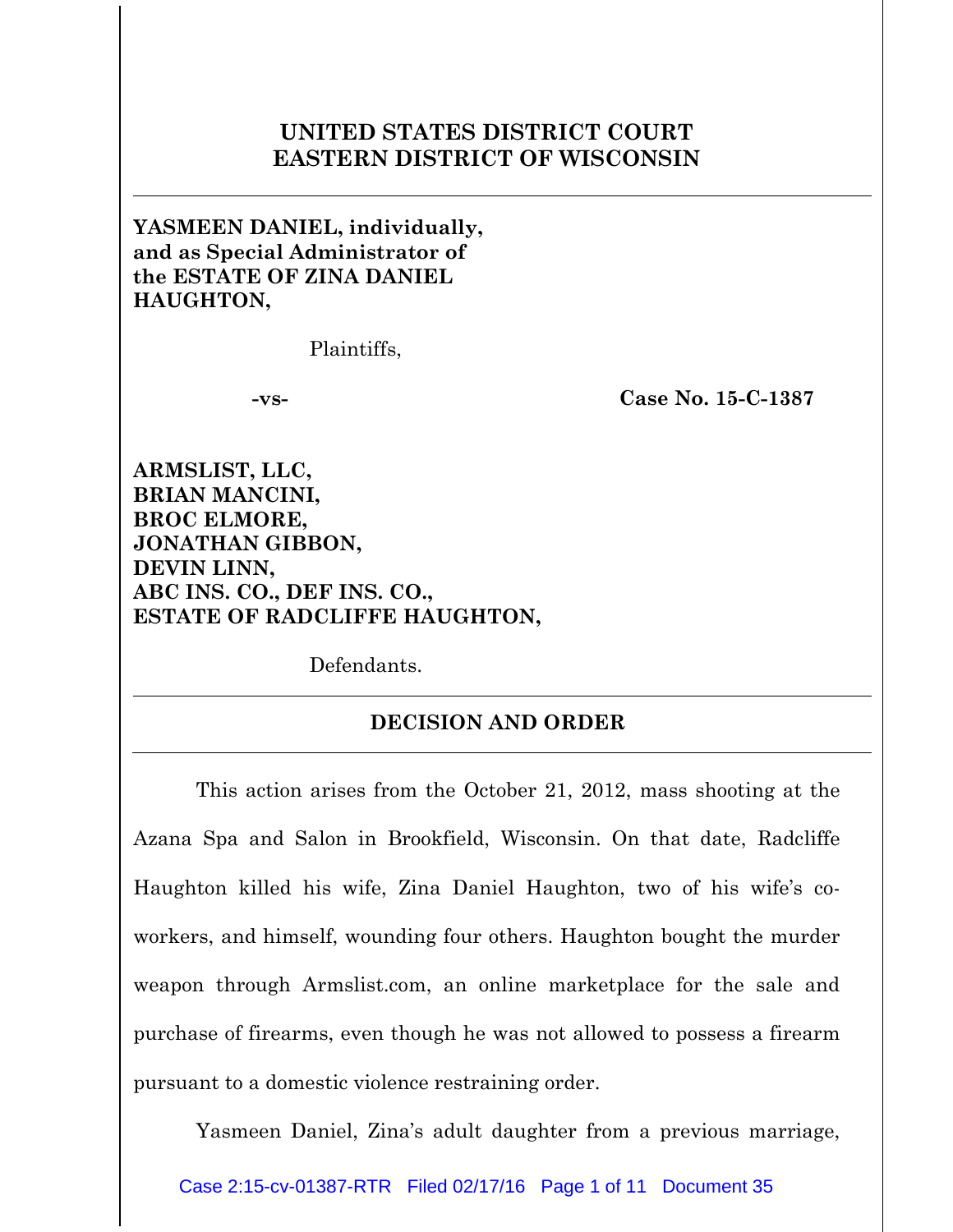was at the spa and witnessed the carnage. Daniel brought suit in Milwaukee County Circuit Court against Armslist and its owners, Brian Mancini, Broc Elmore, and Jonathan Gibbon. Daniel also sued Devin Linn, a Wisconsin resident that sold the murder weapon to her stepfather, and her stepfather's estate. Daniel alleges, as relevant here, that Armslist aided and abetted the unlawful sale and possession of a firearm in violation of state and federal law. The Armslist defendants removed from state court, and Daniel now moves to remand. This motion is granted.

## **BACKGROUND**

The following facts are taken from the complaint and accepted as true for purposes of this motion.

On October 3, 2012, Radcliffe Haughton assaulted Zina Daniel Haughton in their home. In response to a 911 call, police from the Brown Deer Police Department arrived and escorted Zina to a local Holiday Inn to protect her from further violence. The following day, Brown Deer police took Zina back to her home to retrieve some personal items, after which she drove to work at Azana.

That same day, Radcliffe appeared in Azana's parking lot with a knife and confronted Zina, who took shelter in the salon. Left in the parking lot, Radcliffe slashed the tires of Zina's car. Later that day, Brown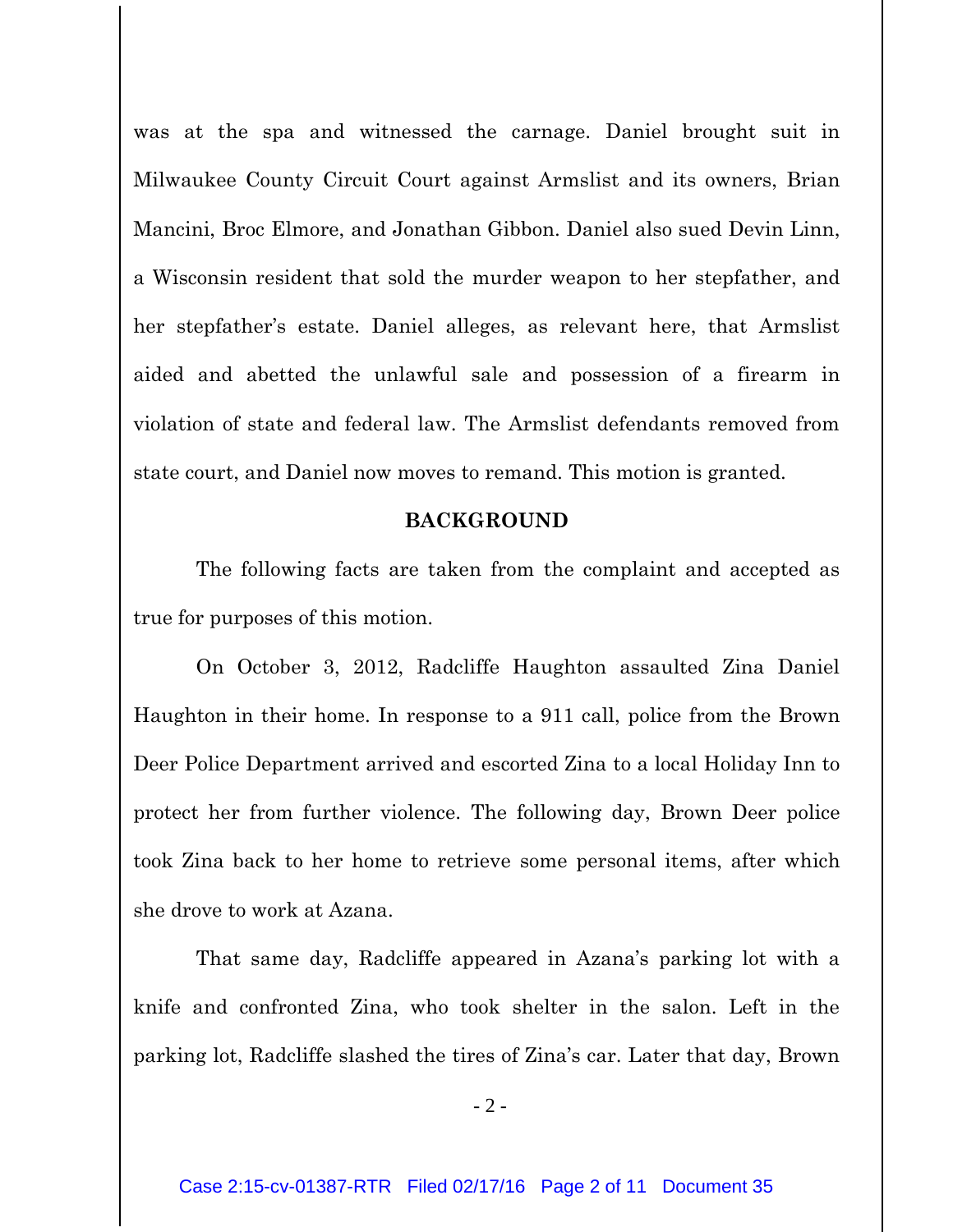Deer police arrested Radcliffe for domestic violence, criminal damage to property, and disorderly conduct.

The next day, Zina signed a 72-hour contact prohibition against Radcliffe, requiring him to avoid contacting her other than through a law enforcement officer or an attorney. On October 8, Zina filed a petition for a restraining order in Milwaukee County. The court issued a temporary restraining order while the matter was pending. On October 18, Radcliffe and Zina attended a hearing to adjudicate the petition. Zina told the court that Radcliffe's threats terrorized her "every waking moment." Brown Deer police officers also testified in favor of Zina. The court granted Zina's petition and prohibited Radcliffe from approaching his wife for four years, the maximum allowed under Wisconsin law. The court also prohibited Radcliffe from possessing a firearm until October 18, 2016, finding "clear and convincing evidence" that he might use a firearm to harm Zina and endanger public safety.

Federally licensed firearms dealers are required to conduct background checks on gun buyers to prevent sales to individuals prohibited from possessing firearms. In enacting this requirement, Congress recognized and sought to address the inherent danger to the public posed by certain individuals possessing firearms. Unlicensed private sellers, who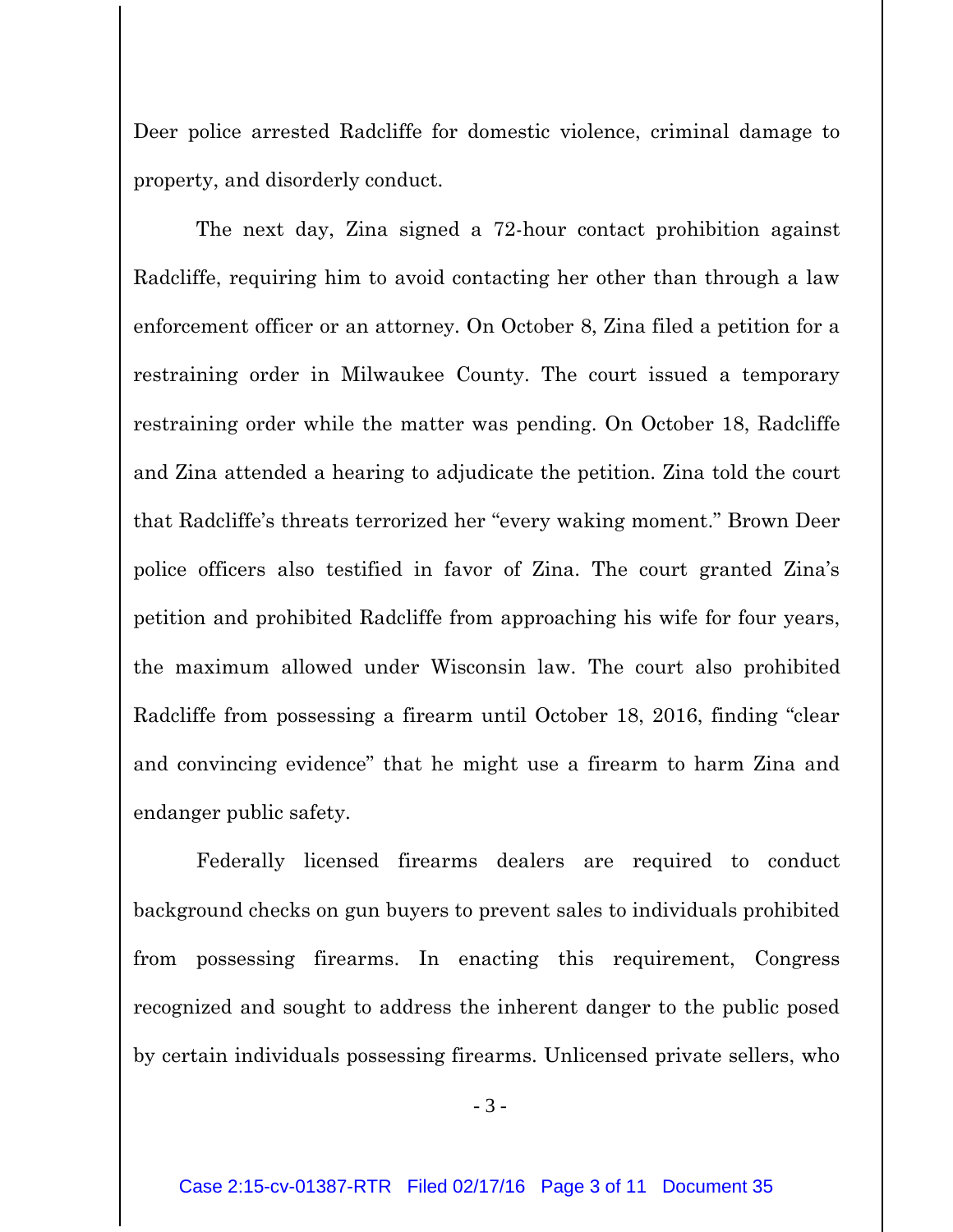are not engaged in the business of selling firearms, are not required to conduct background checks under federal law.

Private sales over the internet are frequently linked to illegal gun trafficking, sales to minors, and mass shootings, such as those that took place at Virginia Tech, a Navy recruiting center in Chattanooga, Tennessee, and Northern Illinois University. As a result, many websites have prohibited private gun sales, including ebay, Craigslist, Amazon.com, and Google AdWords.

In the marketplace created by Armslist, any putative buyer can post a description of the firearm they wish to purchase and any seller can post a description of the firearm they wish to sell. Armslist's customers contact one another through Armslist's server by clicking on a link in their website or using their counterparty's contact information. Armslist receives revenue through advertising, so the more gun transactions that occur, the more money Armslist makes.

Several of the most significant design features of Armslist.com assist prohibited purchasers in evading federal and state laws while acquiring firearms. For example, Armslist provides the data fields which its customers fill out when they create "want to buy" or "for sale" posting. For sellers, one of the most prominent data fields is whether a seller is a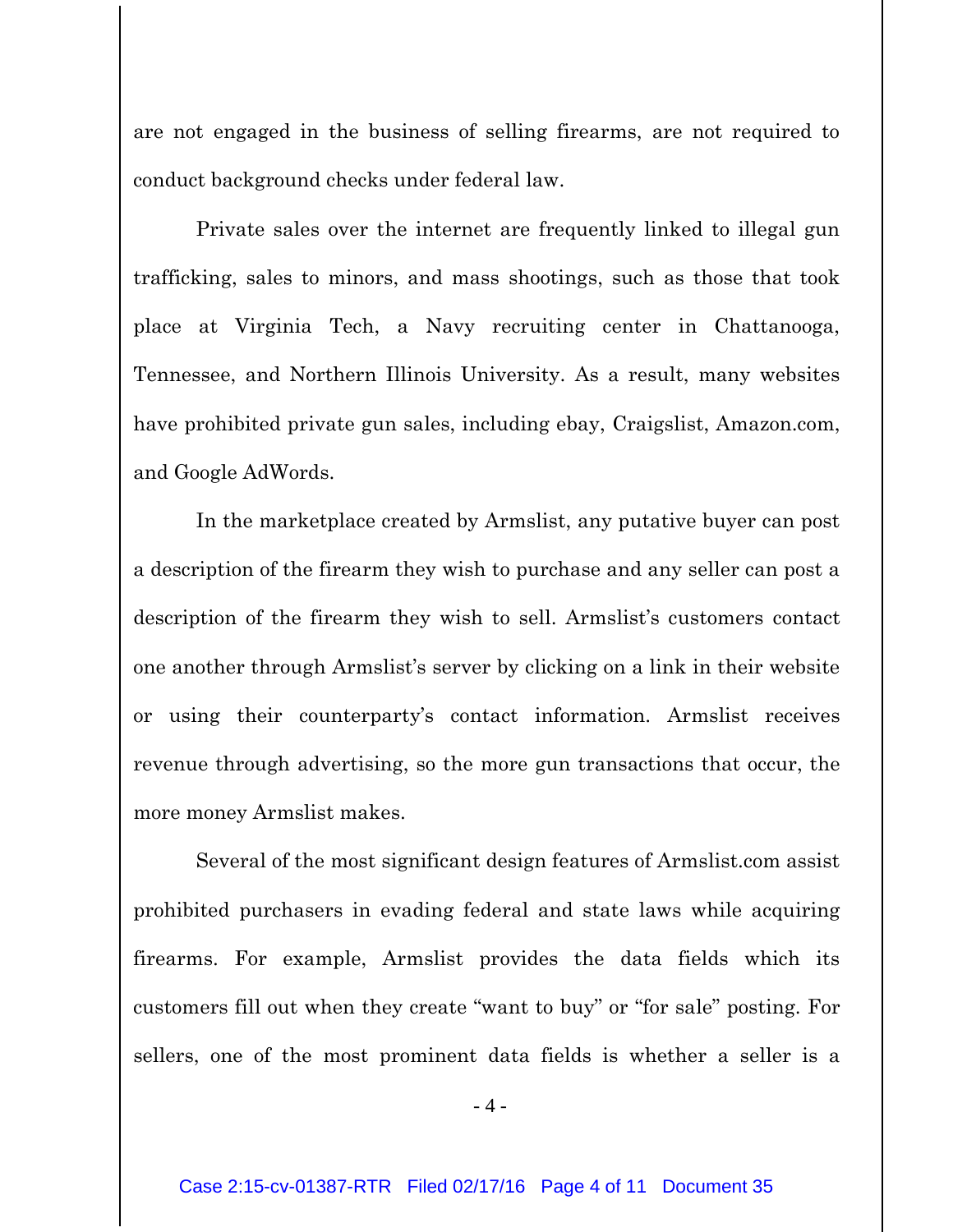"premium vendor" (that is, a purportedly licensed gun dealer) or a "private seller." Similarly, for a purchaser posting a "want to buy" advertisement, Armslist offers a "seller" data field for them to specifically identify whether they would prefer to purchase from a private party as opposed to a licensed dealer. Armslist also has a search function that allows buyers to search for only private sellers. Armslist does allow users to flag advertisements for review and policing, but expressly prevents users from flagging content as criminal and illegal. Users are not required to register an account, thereby encouraging anonymity, and Armslist prominently displays on each advertisement whether the account is registered or unregistered.

Radcliffe Haughton's search for firearms took place exclusively on Armslist.com and made use of the search function to exclude licensed dealers. On October 19, 2012, Haughton found an Armslist.com offer of sale posted by Linn for a used FNP-40 semiautomatic handgun with three highcapacity magazines of ammunition. The advertised cost was \$500, more than it would normally cost for a legitimate buyer. Haughton emailed Linn using the contact function. On October 20, the day before the shooting, Haughton bought the gun from Linn in a McDonald's parking lot in Germantown, Wisconsin.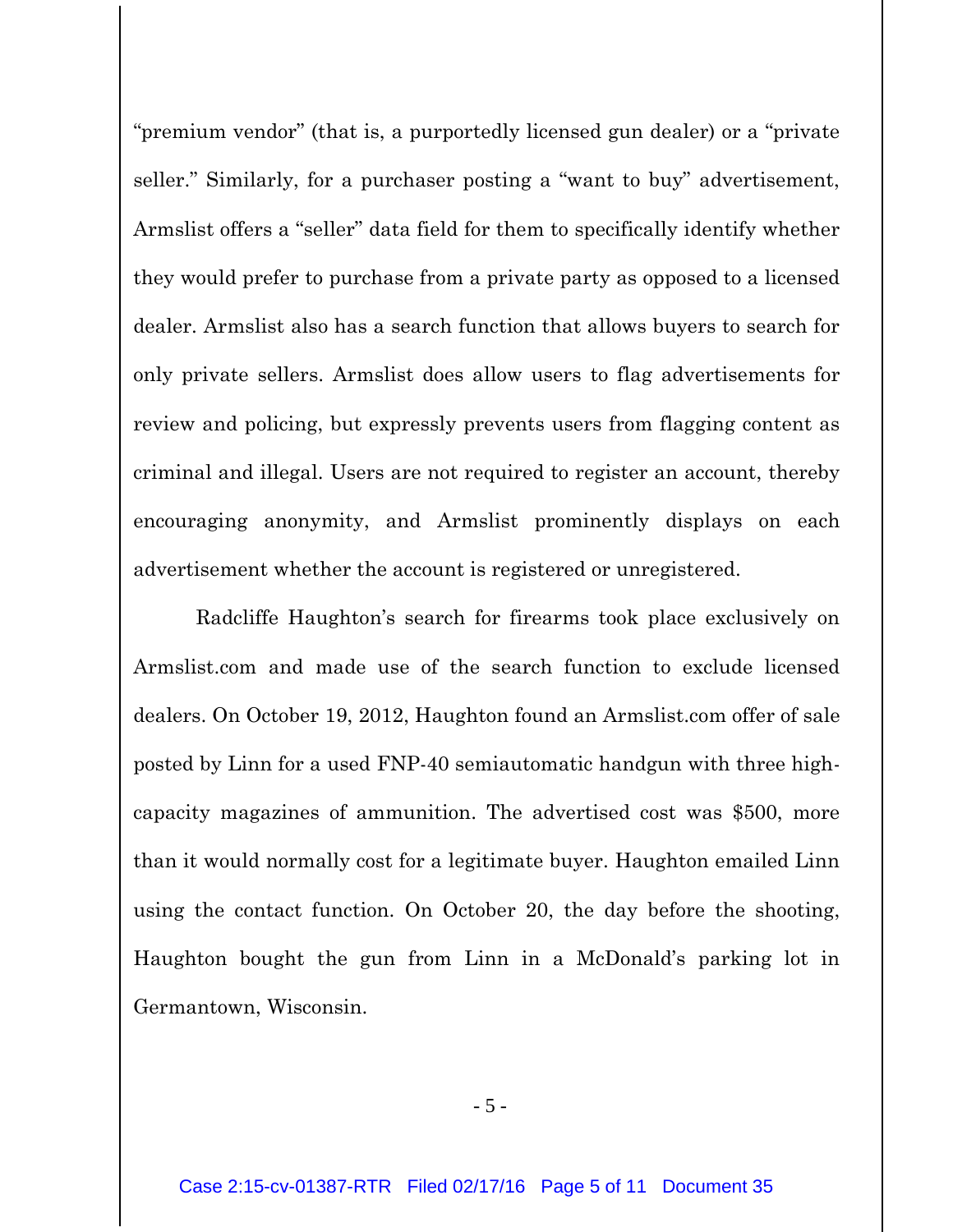## **ANALYSIS**

Courts interpret removal statutes narrowly with the implicit understanding that a plaintiff is free to choose his forum. *Kenosha Unified Sch. Dist. v. Stifel Nicolaus & Co., Inc.*, 607 F. Supp. 2d 967, 973 (E.D. Wis. 2009). Doubts regarding subject matter jurisdiction are resolved in favor of remand. *Id.* (citing *Doe v. Allied-Signal, Inc.*, 985 F.2d 908, 911 (7th Cir. 1993)).

The Armslist defendants invoke federal question jurisdiction. 28 U.S.C. § 1331. A case arises under federal law in two ways. *Evergreen Square of Cudahy v. Wis. Housing & Econ. Dev't Auth.*, 776 F.3d 463, 465 (7th Cir. 2015) (citing *Gunn v. Minton*, --- U.S. ---, 133 S. Ct. 1059, 1064 (2013)). "Most directly, a case arises under federal law when federal law creates the cause of action asserted." *Id.* This "accounts for the vast bulk of suits that arise under federal law." *Id.* But where "a claim finds its origins in state rather than federal law," the Supreme Court has "identified a special and small category of cases in which arising under jurisdiction still lies." *Id.* at 465-66. In this category, courts ask whether the "state-law claim necessarily raise[s] a stated federal issue, actually disputed and substantial, which a federal forum may entertain without disturbing any congressionally approved balance of federal and state judicial

- 6 -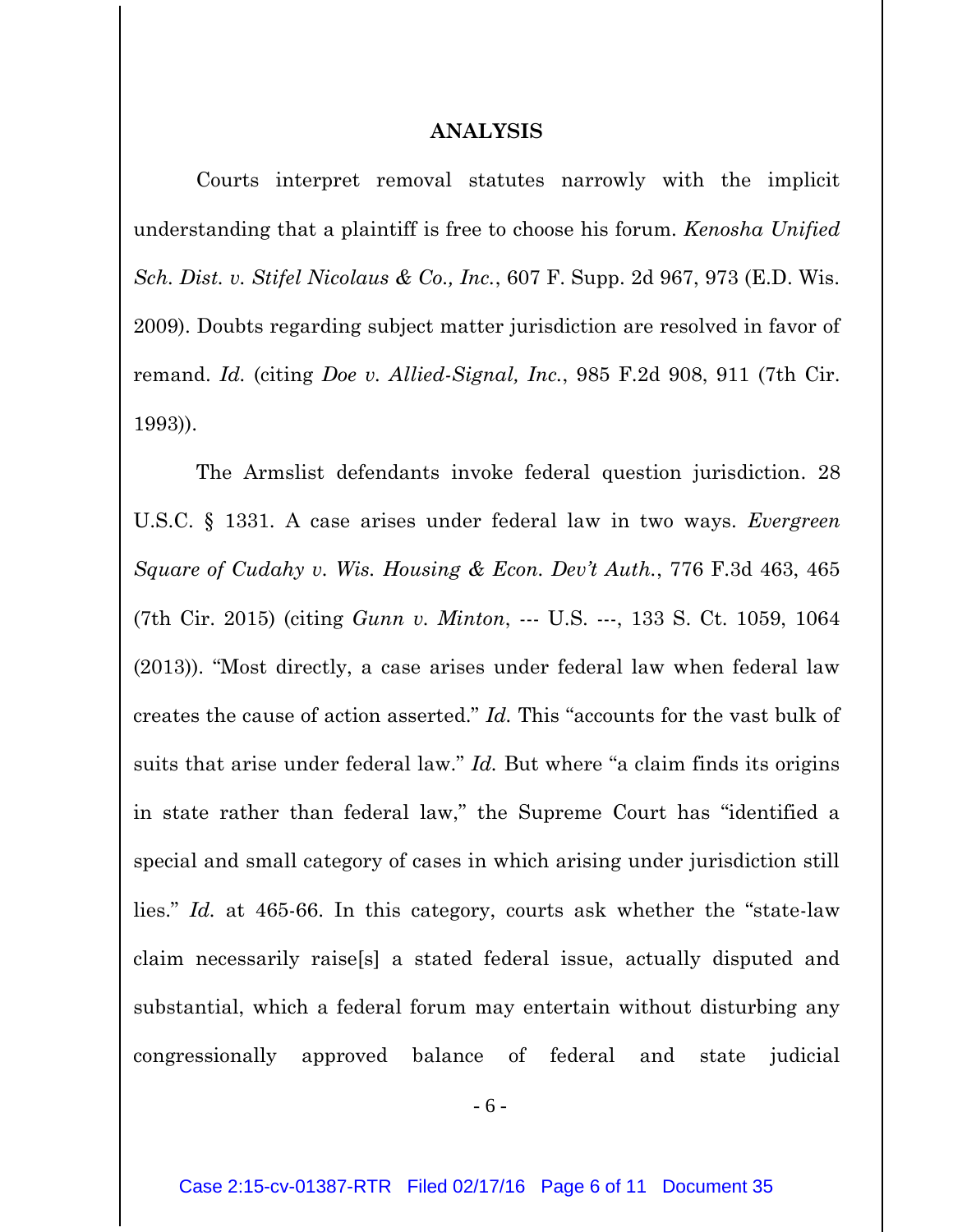responsibilities." *Grable & Sons Metal Prods., Inc. v. Darue Eng'g & Mfg.*, 545 U.S. 308, 314 (2005). This inquiry "rarely results in a finding of federal jurisdiction," but "rarely" differs from "never." *Evergreen Square*, 776 F.3d at 466 (citing *Hartland Lakeside Joint No. 3 Sch. Dist. v. WEA Ins. Corp.*, 756 F.3d 1032, 1033 (7th Cir. 2014)).

Daniel brings eleven claims: (1) negligence; (2) negligence per se; (3) negligent entrustment; (4) negligent infliction of emotional distress; (5) civil conspiracy; (6) aiding and abetting tortious conduct; (7) public nuisance; (8) wrongful death; (9) piercing the corporate veil; (10) assault; and (11) battery. These are state law causes of action.

Even so, Armslist argues that Count VI arises under federal law because it alleges a violation of federal *criminal* statutes: the aiding and abetting statute, 18 U.S.C.  $\S$  2, and 18 U.S.C.  $\S$  922(d), which makes it unlawful to sell a firearm to certain persons, including one (such as Radcliffe Haughton) who is subject to a domestic violence restraining order. Neither statute creates a federal *civil* cause of action. *See, e.g., Alcante v. HRB Tax Group, Inc.*, No. 11-cv-125, 2011 WL 2729191, at \*1 (N.D. Ind. 2011) (18 U.S.C.  $\S 2$  is a "criminal statute lthat do [es] not create private rights of action"); *Bannerman v. Mountain State Pawn, Inc.*, No. 10-cv-46, 2010 WL 9103469, at \*7 (N.D.W.V. Nov. 5, 2010) ("the language, legislative

- 7 -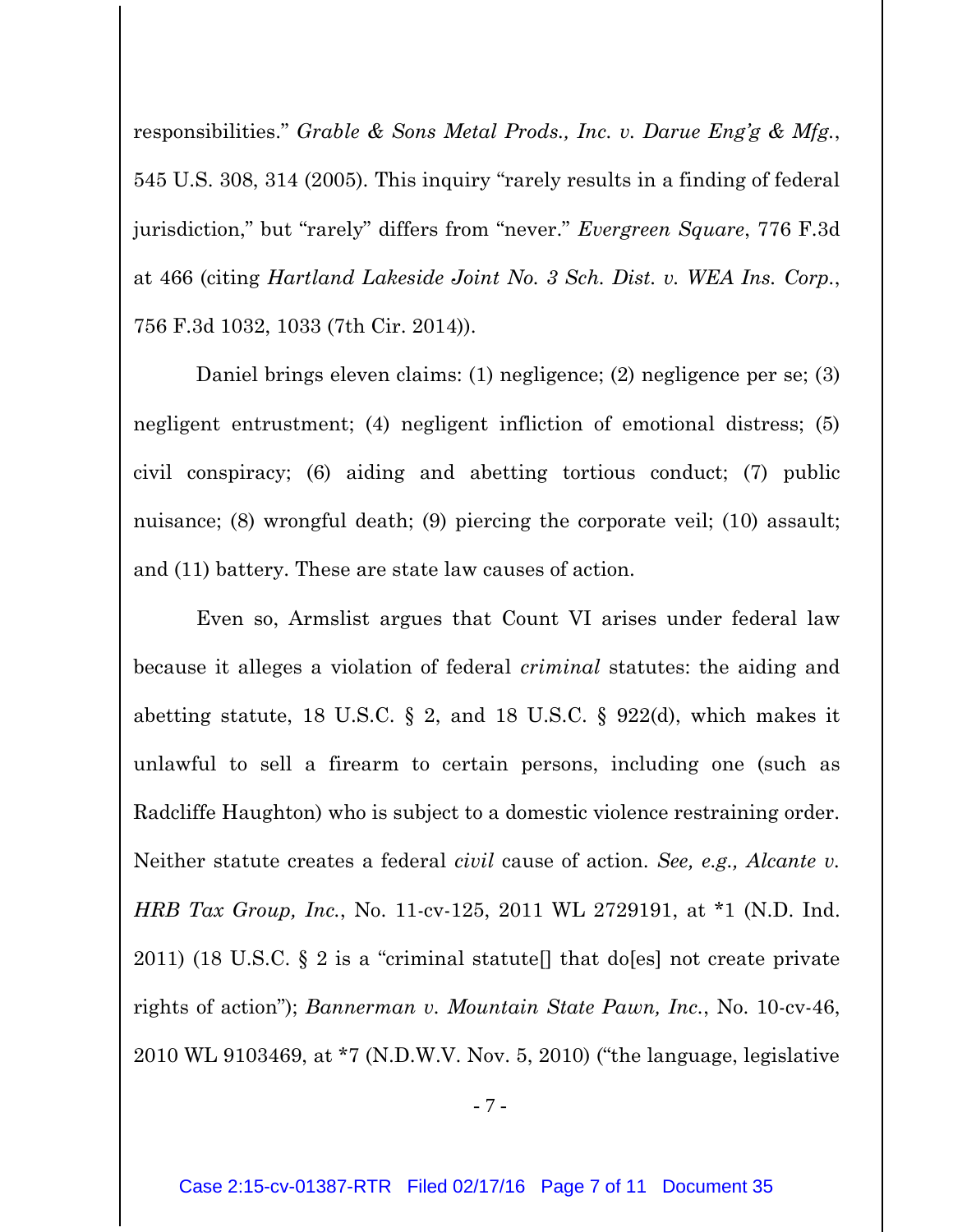history, and purpose of § 922 do not create a substantive federal right of the plaintiff to recover damages"). Accordingly, Armslist must demonstrate that Daniel's claims "turn on substantial questions of federal law, and thus justify resort to the experience, solicitude, and hope of uniformity that a federal forum offers on federal issues." *Grable*, 545 U.S. at 312.

In this respect, Armslist argues that Counts II and VI raise substantial federal questions by seeking to impose liability for violating federal criminal statutes. This argument wrongly presumes that Daniel cannot prevail on these claims unless she proves a violation of federal law. To the contrary, in Count II (negligence per se), Daniel alleges that the Armslist Defendants and Linn "violated federal, *state, and local statutes*, regulations, and ordinances, including *without limitation* by aiding and abetting the unlawful possession of a firearm pursuant to 18 U.S.C. § 2 and 18 U.S.C. § 922(g),<sup>1</sup> *and endangering safety by use of a dangerous weapon pursuant to Wis. Stat. § 941.20(1)*." Complaint, ¶ 141 (emphases added). Thus, Count II does not "necessarily raise a stated federal issue …" *Grable*, 545 U.S. at 314. Similarly, Count VI alleges that the Armslist defendants aided and abetted (1) a § 922(d) violation, (2) the negligent entrustment of

<sup>&</sup>lt;sup>1</sup> § 922(g) makes it illegal for certain persons to possess or transport firearms – those persons to whom it is illegal to sell firearms under § 922(d).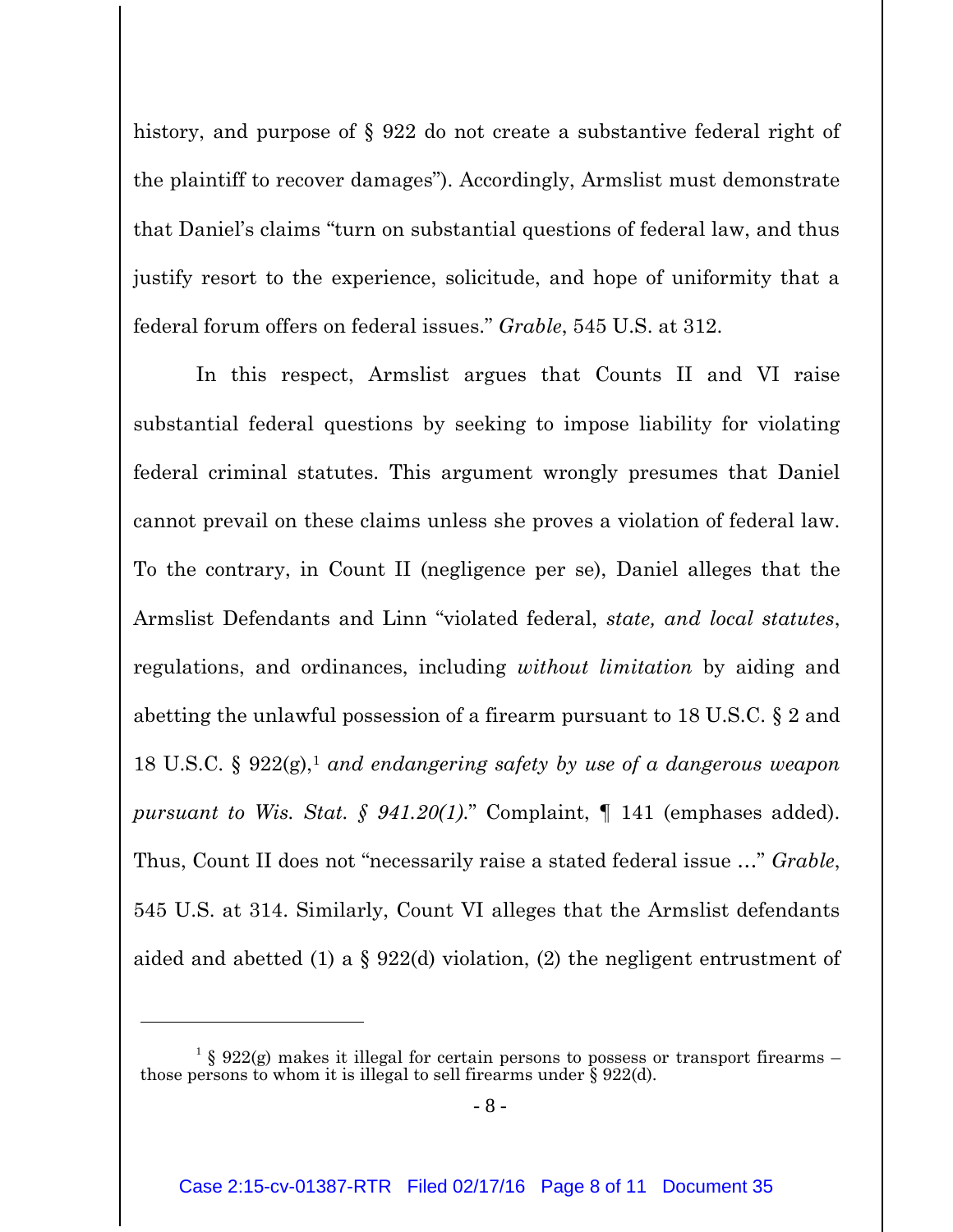the murder weapon by Linn to Radcliffe Haughton, and (3) the negligent and reckless operation of Armslist.com. Complaint, ¶¶ 172-74. The latter two theories are creatures of state law, not disputed federal issues.

Armslist argues further that Count VI contains two separate claims, one state and one federal, not alternative theories of liability. This is wrong because Count VI is premised upon the same conduct: "acting in concert to broker the transaction between a dangerous, prohibited purchaser, Radcliffe Haughton, and Linn, shifting the responsibility of vetting purchasers to Linn, whom the Armslist Defendants knew or should have known would be unqualified to perform such vetting, and otherwise acting recklessly and negligently." Complaint, ¶¶ 172, 174. "A 'claim for relief' seeks redress of a distinct wrong; a distinct legal underpinning differs from a new claim …" *N.A.A.C.P. v. Am. Fam. Mut. Ins. Co.*, 978 F.2d 287, 291 (7th Cir. 1992); *see also Broder v. Cablevisions Sys. Corp.*, 418 F.3d 187, 194 (2d Cir. 2005) ("One of the key characteristics of a mere 'theory,' as opposed to a distinct claim, is that a plaintiff may obtain the relief he seeks without prevailing on it") (citing *Christianson v. Colt Indus. Operating Corp.*, 486 U.S. 800, 810-13 (1988)).

Armslist also argues that Daniel is using federal aiding and abetting law couched as a state tort claim in an effort to impose a background check

- 9 -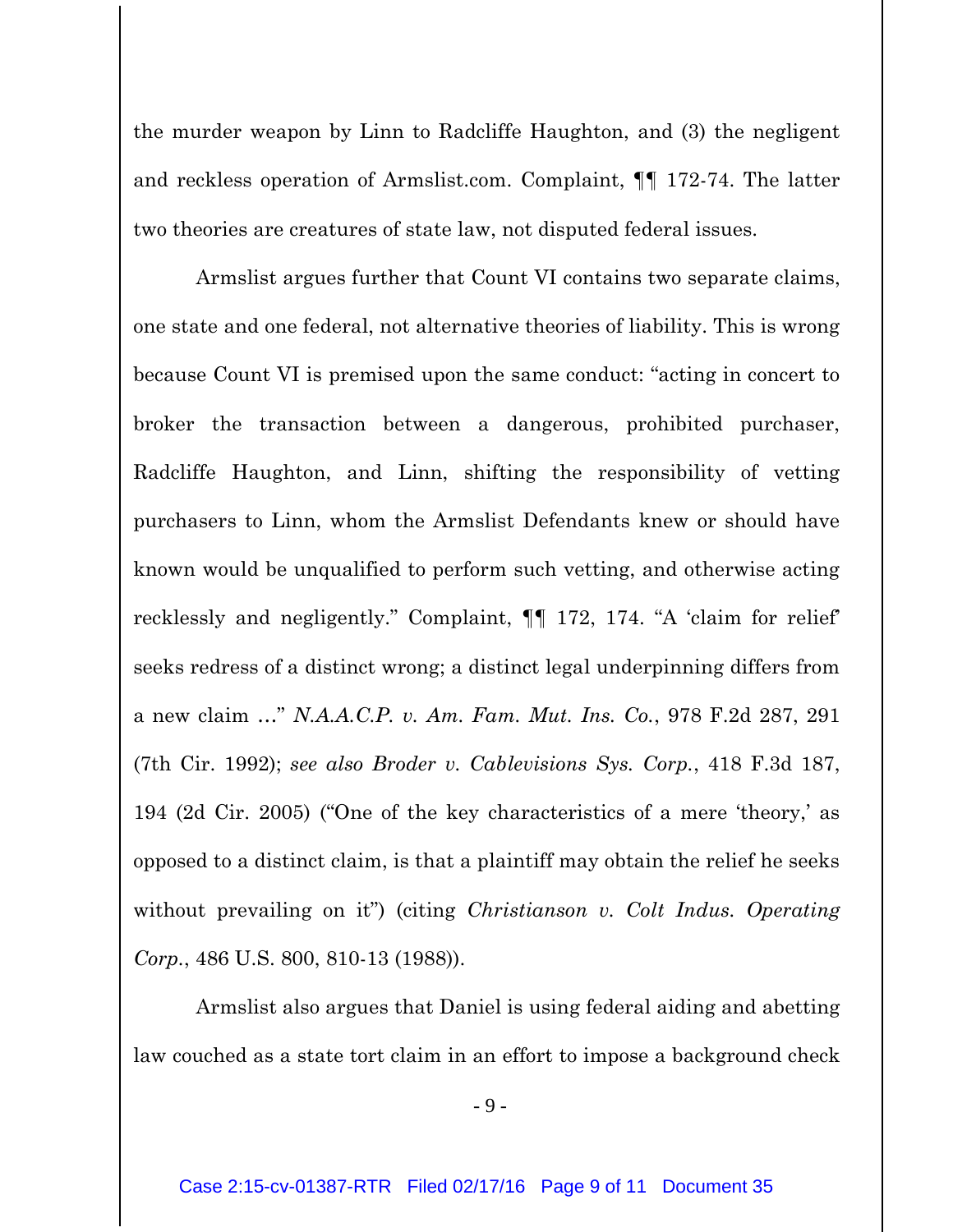requirement on private gun sales over the internet. Gun control is not exclusively a federal issue, evidenced by the fact that ten states and the District of Columbia already require background checks for private gun sales.<sup>2</sup> A ruling from a Wisconsin state court imposing liability in this case will not impose a nationwide rule, and thus will not intrude on any federal prerogative. 3

Finally, Armslist cites the Communications Decency Act, 47 U.S.C. § 230, which creates a federal immunity to any cause of action that would make internet service providers liable for information originating with a third-party user of the service. *See Zeran v. Am. Online, Inc.*, 129 F.3d 327, 330 (4th Cir. 1997). Armslist concedes that a federal defense does not create federal question jurisdiction, but argues that the CDA is further evidence of the important federal issues raised in this lawsuit. From there it does not follow that this case arises under federal law, as discussed herein.

 $\overline{a}$ 

<sup>&</sup>lt;sup>2</sup> Cal. Penal Code §§ 27545, 27850; Colo. Rev. Stat. § 18-12-112; Del. Code tit. 11, § 1448B; N.Y. Gen. Bus. Law § 898; Or. Rev. Stat. § 166.438; Was. Rev. Code § 9.41.113; R.I. Gen. Laws §§ 11-47-35 to 11-47.35.2; Conn. Gen. Stat. §§ 29-33(c), 29-37a; D.C. Code Ann. § 7-2505.02; Md. Code Ann., Pub. Safety §§ 5-117, 5-118, 5-121, 5-124; Pa. Cons. Stat. § 6111.

<sup>&</sup>lt;sup>3</sup> Federal law does not impose a background check requirement for private online sales, but President Obama recently announced his intention to issue an executive order targeting online marketplaces such as Armslist.com.

http://www.npr.org/2016/01/06/462114352/obama-aims-to-expand-background-checks-toonline-gun-sales (accessed Feb. 12, 2016).